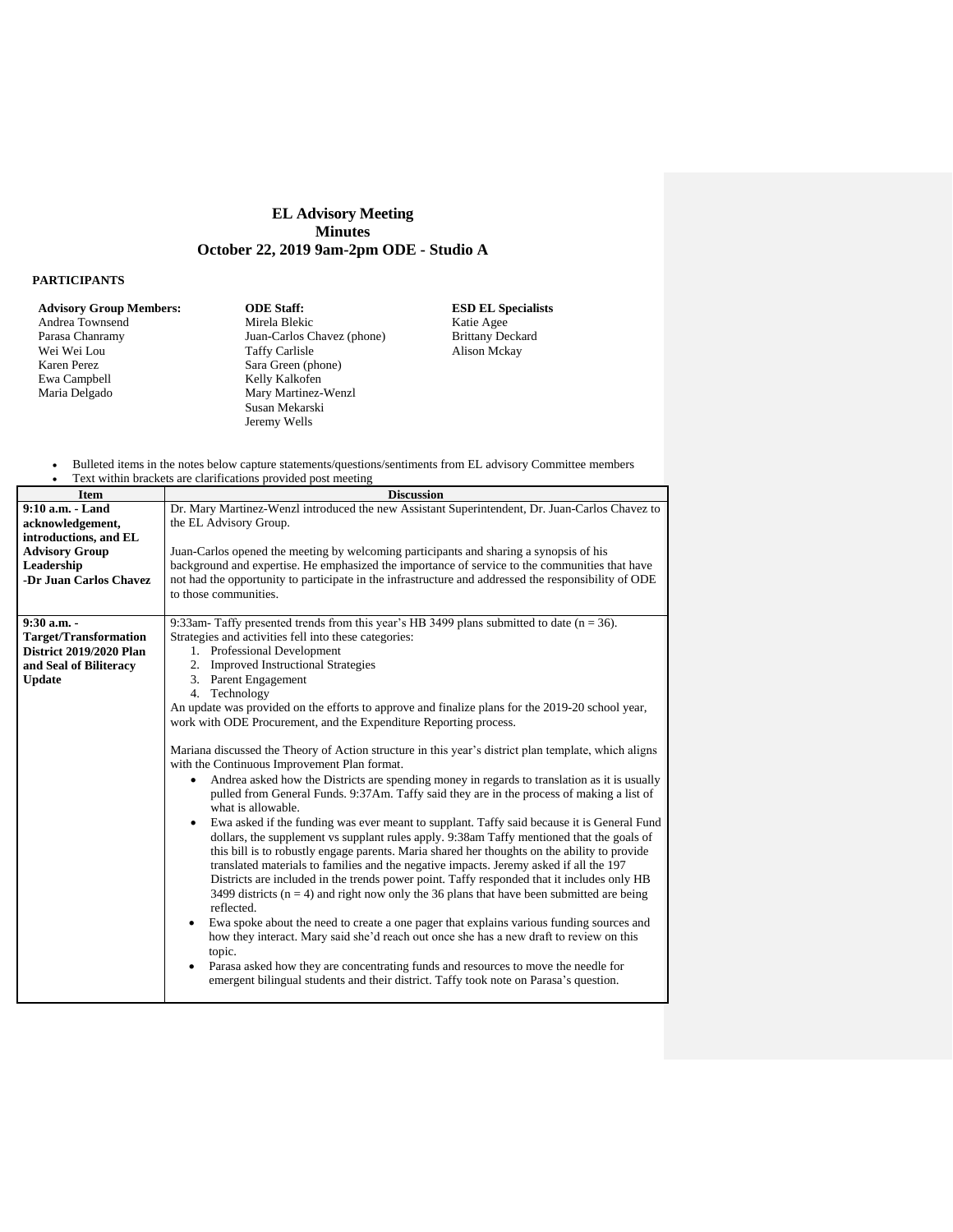| Item                                                | <b>Discussion</b>                                                                                                                                                                                          |                                            |
|-----------------------------------------------------|------------------------------------------------------------------------------------------------------------------------------------------------------------------------------------------------------------|--------------------------------------------|
|                                                     | Districts are also increasing interpretation and technology supports.                                                                                                                                      |                                            |
|                                                     | Karen asked how we support the smaller districts to provide opportunities for new arrivals                                                                                                                 |                                            |
|                                                     | and is System 44 and Read 180 employed for core credit-bearing courses in high school.                                                                                                                     |                                            |
|                                                     | Taffy said we do not currently have a menu or list of innovations for districts to<br>implement, but we will be developing parameters to guide districts in making these                                   |                                            |
|                                                     | decisions.                                                                                                                                                                                                 |                                            |
|                                                     | Someone mentioned that it starts with hiring. Jeremy mentioned being able to know how to utilize                                                                                                           |                                            |
|                                                     | the bigger -urban districts and sharing what they use for support to our rural partners.                                                                                                                   |                                            |
|                                                     |                                                                                                                                                                                                            |                                            |
|                                                     | Taffy presented data and information on the Oregon State Seal of Biliteracy. 15 of the 40 Districts<br>took part in the Seal of Biliteracy. It is funded through HB 3499. There were 47 schools, 1 private |                                            |
|                                                     | school, 2 charter schools and Chemeketa Community College. There has been 679% growth since                                                                                                                |                                            |
|                                                     | it was started in 2015. Taffy shared what Districts have done to reward students who got the Seal.                                                                                                         |                                            |
|                                                     | 46 earned the Seal in 3 languages and 2 earned it in 4 languages. Taffy talked about the need to                                                                                                           |                                            |
|                                                     | increase the amount of colleges and universities that recognize the seal.                                                                                                                                  |                                            |
|                                                     | Parasa asked if/how the Seal has affected employment. Taffy said they only know if                                                                                                                         |                                            |
|                                                     | students share after graduation but it is something she wants to look into. She also wants to<br>get the information from the bilingual brain and the cognitive abilities from the bilingual               |                                            |
|                                                     | student to employers.                                                                                                                                                                                      |                                            |
|                                                     | Andrea brought up how California is starting to celebrate Biliteracy early and working                                                                                                                     |                                            |
|                                                     | with districts to create guidance so the idea of a Biliteracy Seal can start much earlier.                                                                                                                 |                                            |
| <b>Emergent Bilingual</b>                           | 10:08am Mary talked about the Emergent Bilingual Program on long and short term planning.                                                                                                                  |                                            |
| Visioning Updates-Dr.<br><b>Mary Martinez-Wenzl</b> | Professor Edward Olivos is finishing up an external evaluation of our agency for internal<br>coordination and consistency for EL services and supports. This will be shared at this end of                 |                                            |
|                                                     | October.                                                                                                                                                                                                   |                                            |
|                                                     | Mary talked about the 3 priorities established at the Emergent Bilingual Visioning Summit:                                                                                                                 |                                            |
|                                                     | 1) New Educator Pathways and Training                                                                                                                                                                      |                                            |
|                                                     | 2) Training and professional learning for current educators                                                                                                                                                |                                            |
|                                                     | 3) Multilingual student scholars - how do credits transfer                                                                                                                                                 |                                            |
|                                                     | Group took a 15 minute conversation to come up with ideas on general reaction and who should be                                                                                                            |                                            |
|                                                     | including in planning efforts related to these priorities.                                                                                                                                                 |                                            |
|                                                     | Susy said EAC (Educator Advancement Council) and bringing them in would be key to priorities                                                                                                               |                                            |
|                                                     | area's 1 and 2.                                                                                                                                                                                            |                                            |
|                                                     | 10:29am Maria talked about how teachers need to have Equity training and that it should                                                                                                                    |                                            |
|                                                     | be obligatory. Teachers need to put Equity into practice.<br>Ewa agreed with Maria and that if we could capture everything teachers need to know                                                           |                                            |
|                                                     | under the banner of Equity it could solve many problems.                                                                                                                                                   |                                            |
|                                                     | Karen talked about partnering with universities to provide online courses and mentors to                                                                                                                   | Formatted: Font: (Default) Times New Roman |
|                                                     | newer teachers. Also using ESD with online resources for rural areas. Chemeketa and                                                                                                                        |                                            |
|                                                     | Western are doing the bilingual teacher pathway well so how can we work with the ones<br>doing well and expand it into rural areas? Also how can we deal with differential pay for                         | Formatted: Font: (Default) Times New Roman |
|                                                     | bilingual educators and those who have done it successfully?                                                                                                                                               | Formatted: Font: (Default) Times New Roman |
|                                                     | Mary talked to the EAC about doing a research project on bilingual teacher pathway programs.                                                                                                               |                                            |
|                                                     | Taffy talked about scholarships through the Biliteracy Seal and a way to make the first payment of                                                                                                         |                                            |
|                                                     | the assessment paid for. AP and IB are accepted as credits and that some colleges recognize the                                                                                                            |                                            |
|                                                     | Seal for credit as well, when tied to their program.                                                                                                                                                       |                                            |
|                                                     | 10:41am Andrea said how do we go about implementing the different strategies in the<br>classroom? We need to make sure we have an EL policy review. Current EL policy needs                                |                                            |
|                                                     | priming, and exiting guidelines has one way they can exit.                                                                                                                                                 |                                            |
|                                                     | Mary said that the assessment team is working on a proposal to revise the exiting guidelines. While                                                                                                        |                                            |
|                                                     | still staying true to the Civil Rights requirements which is a big driver of the Exiting Policy.                                                                                                           |                                            |
|                                                     | Andrea said it needs to be added to a policy review so we have the opportunity to provide<br>feedback.                                                                                                     |                                            |
| 10:30 a.m. - Break                                  |                                                                                                                                                                                                            |                                            |
|                                                     |                                                                                                                                                                                                            |                                            |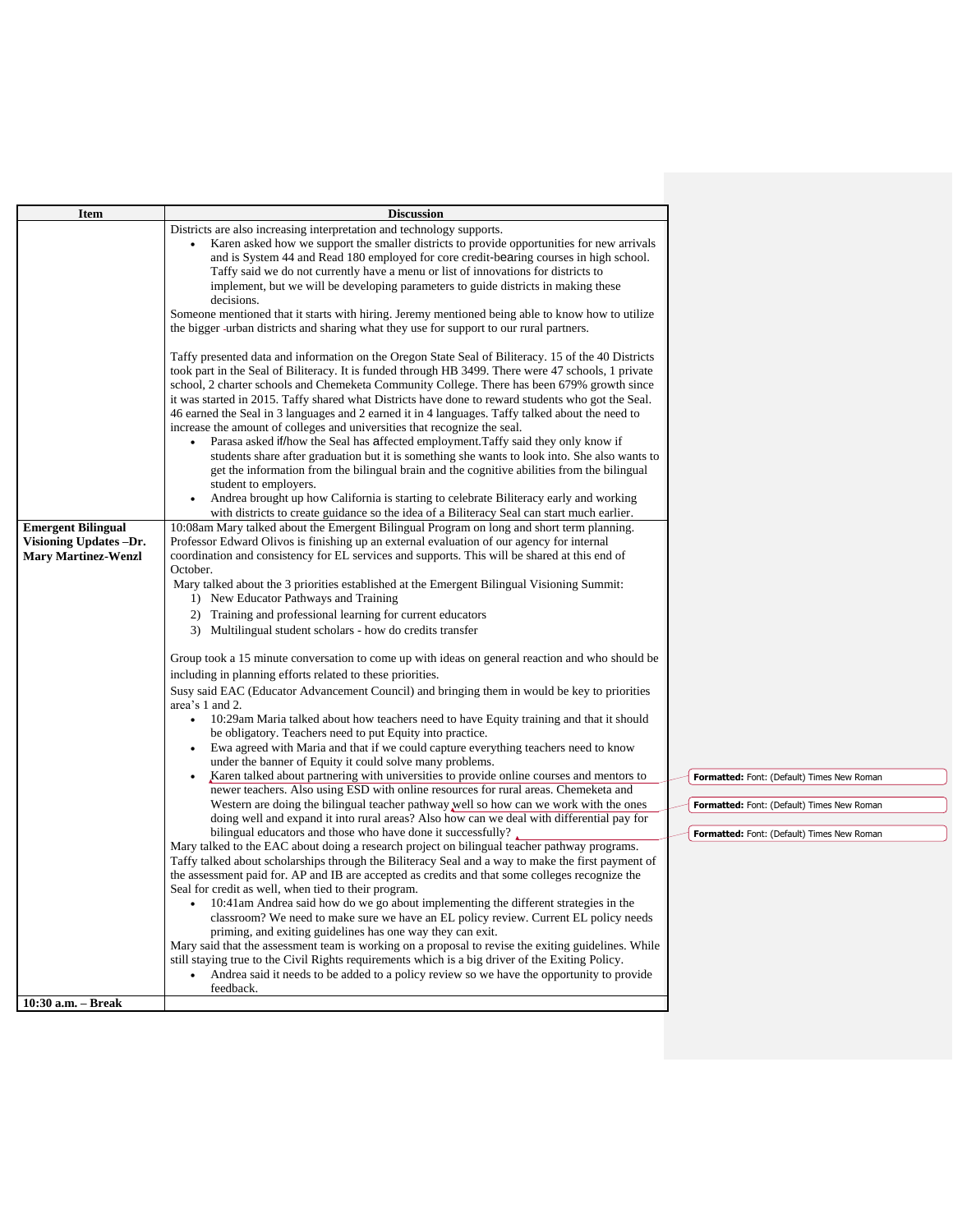| <b>Item</b>                                                                                                                  | <b>Discussion</b>                                                                                                                                                                                                                                                                                                                                                                                                                                                                                                                                                                                                                                                                                                                                                                                                           |  |
|------------------------------------------------------------------------------------------------------------------------------|-----------------------------------------------------------------------------------------------------------------------------------------------------------------------------------------------------------------------------------------------------------------------------------------------------------------------------------------------------------------------------------------------------------------------------------------------------------------------------------------------------------------------------------------------------------------------------------------------------------------------------------------------------------------------------------------------------------------------------------------------------------------------------------------------------------------------------|--|
| 10:45 a.m. - Update on<br>HB 3499 district data<br>review and directed<br>funding process -Dr.<br><b>Mary Martinez-Wenzl</b> | Mary talked about two key point:<br>1. How do we plan to make the decision whether or not the current 40 districts have met the<br>requirements for making progress on student indicators<br>2. For the districts that have not made progress what is the directed funding process are going<br>to look like?                                                                                                                                                                                                                                                                                                                                                                                                                                                                                                               |  |
|                                                                                                                              | Mary spoke about an accountability provision in the 3499 Bill, which is that ODE will direct the<br>weighted funding for up to 3 years. Mary said Districts have been told they will be evaluated upon<br>their individual plans across all 40 districts.                                                                                                                                                                                                                                                                                                                                                                                                                                                                                                                                                                   |  |
|                                                                                                                              | 11:09pm Mary presented 3 possible scenarios for determining which districts met the goals and<br>which districts did not. Original criteria, revised set of criteria or goals set at the local level. There<br>is no measure to know how many bilingual teachers are teaching in the classroom. There will be a<br>neutral and transparent external evaluation to see if districts reached their goals. Mary spoke about<br>a minimum of 3 reviewers per district. The key elements figuring who is going to be a reviewer,<br>standardized format for a data portfolio for each districts, and something that can be read within an<br>hour. Lastly what needs to be done if a district doesn't agree with the outcome of the review?<br>Andrea asked if ODE or the district will provide data used for this determination |  |
|                                                                                                                              | 11:20am. Mary said for the first 2 options that include original and revised criteria, the data would<br>come from ODE. For the third option that includes district set goals that it would be the PRE team<br>using ODE data. Same format and template for all of the districts. Goals and outcomes vary across<br>districts.                                                                                                                                                                                                                                                                                                                                                                                                                                                                                              |  |
|                                                                                                                              | How long will the process take and next steps:<br>August 2020 is when most data from the review would be available.<br>$\overline{a}$<br>Reviewers would start in September 2020.                                                                                                                                                                                                                                                                                                                                                                                                                                                                                                                                                                                                                                           |  |
|                                                                                                                              | Districts need to be notified of their directed funding prior to the fiscal year March $1st$ of 2021.<br>Ewa asked what happens when the money stops. 11:27am.<br>$\bullet$<br>Mary said it stops June 30, 2020 that is when the grant agreements end. Four years of technical<br>assistance and providing grant supports.<br>Ewa asked if the label of Targeted and Transformation will be taken away after the money<br>stops. Mary said after the time limit is up then districts will be eligible for funding<br>direction from ODE.                                                                                                                                                                                                                                                                                    |  |
|                                                                                                                              | Andrea asked if we can improve the OAR so we can include teacher instruction. 11:38 am.<br>Mary said we can once the short legislature opens.<br>11:43am Parasa asked how things were restructured several years ago and how that will<br>impact the reviews. She also asked how we build it into rural areas and implementing the                                                                                                                                                                                                                                                                                                                                                                                                                                                                                          |  |
|                                                                                                                              | plan.<br>11:44am Susy said we also need to take into account the professional development (PD) for<br>principles and administrators and them calibrating best practices.                                                                                                                                                                                                                                                                                                                                                                                                                                                                                                                                                                                                                                                    |  |
|                                                                                                                              | Jeremy said there is historical precedent for consortiums to get funding for small schools.<br>Mary said we may even be able to take " if then" structure to map out the next 5 years and look to<br>the Federal Grant process in making those logic models.                                                                                                                                                                                                                                                                                                                                                                                                                                                                                                                                                                |  |
|                                                                                                                              | 11:48am. Mary stated that it was decided to take all the information from the last 4 years and use<br>the data from that process to inform the next cohort. Taking a fifth year would just delaying the<br>process. Mary also shared that ODE is working on how to apply Equity Lens to the research and<br>what kind of body of research informs our work. 11:51am. Directed funding is required to be tied                                                                                                                                                                                                                                                                                                                                                                                                                |  |
|                                                                                                                              | to Student Progress Indicators.<br>Kelly asked if we are going to have a year without funding going out to districts to plan for the<br>next cohort. Mary mentioned that it was still being determined.                                                                                                                                                                                                                                                                                                                                                                                                                                                                                                                                                                                                                     |  |
|                                                                                                                              | Andrea asks who makes the decision. Mary said it will involve ODE leadership and<br>legislature.<br>McKay asked how this will affect position of ESDs. Mary said she wasn't sure but just<br>because districts are not be receiving their standard grants does not mean the ODE is not<br>spending to provide technical assistance (TA) to keep programs going.                                                                                                                                                                                                                                                                                                                                                                                                                                                             |  |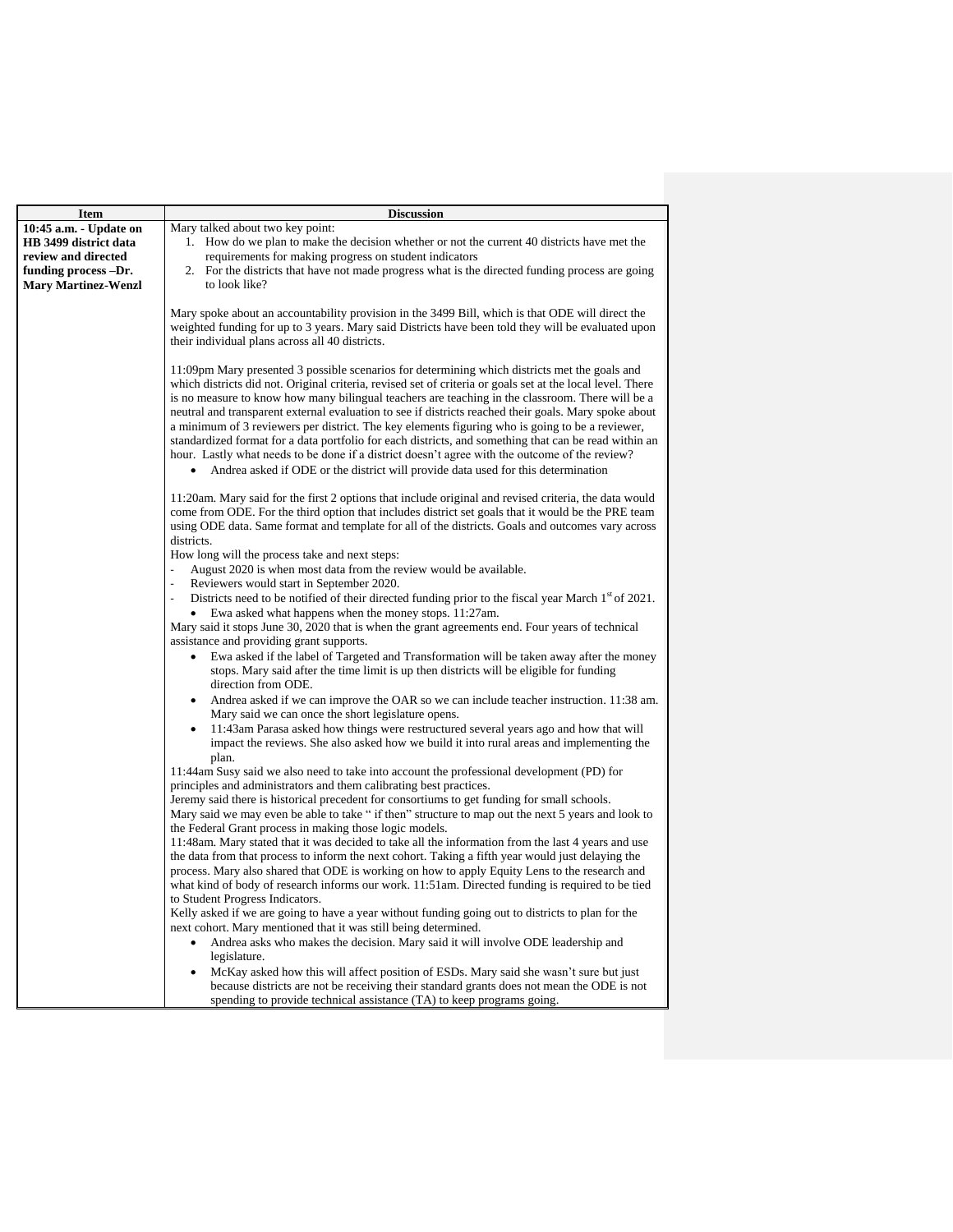| <b>Item</b>                                                                                                                                           | <b>Discussion</b>                                                                                                                                                                                                                                                                                                                                                                                                                                                                                                                                                                              |  |
|-------------------------------------------------------------------------------------------------------------------------------------------------------|------------------------------------------------------------------------------------------------------------------------------------------------------------------------------------------------------------------------------------------------------------------------------------------------------------------------------------------------------------------------------------------------------------------------------------------------------------------------------------------------------------------------------------------------------------------------------------------------|--|
|                                                                                                                                                       | Ewa made a recommendation that ODE be mindful of its own equity policy and how it<br>impacts districts especially student success. This speaks strongly around equitable<br>implementation cycles and what that does to a system.<br>11:57am. Any districts receiving annual funding will have an annual review. 11:58am. Every year<br>going forward must have a funding direction by March 1 <sup>st</sup> .                                                                                                                                                                                 |  |
|                                                                                                                                                       |                                                                                                                                                                                                                                                                                                                                                                                                                                                                                                                                                                                                |  |
|                                                                                                                                                       | Mary shared challenges:                                                                                                                                                                                                                                                                                                                                                                                                                                                                                                                                                                        |  |
|                                                                                                                                                       | Having limited capacity internally for getting things out quickly so ODE may                                                                                                                                                                                                                                                                                                                                                                                                                                                                                                                   |  |
|                                                                                                                                                       | need to contract out.                                                                                                                                                                                                                                                                                                                                                                                                                                                                                                                                                                          |  |
|                                                                                                                                                       | Data delay for highs school graduation and post-secondary enrollment<br>Time to fully evaluate what has happened over the last four yrs.                                                                                                                                                                                                                                                                                                                                                                                                                                                       |  |
| 12:00 p.m. Working                                                                                                                                    |                                                                                                                                                                                                                                                                                                                                                                                                                                                                                                                                                                                                |  |
| Lunch                                                                                                                                                 |                                                                                                                                                                                                                                                                                                                                                                                                                                                                                                                                                                                                |  |
| 12:30 p.m. - Pacific                                                                                                                                  | Pacific Research Team was introduced by Mary at 12:36pm.                                                                                                                                                                                                                                                                                                                                                                                                                                                                                                                                       |  |
| <b>Research/External</b><br>Evaluator – Update Q $\&$<br>A – Dr. Kristi Manseth,<br><b>Regina Wheeler, Irene</b><br>Brandt, & Andrea<br><b>Rogers</b> | The evaluation plan has been revised. The revised plan included an initial review of 10 of the<br>districts, action plans and outcome reports along with budgets. Snapshots were created from that<br>review. Regina went over the high-level findings and how they have helped to shape and inform<br>the next steps in the evaluation. The teacher survey is being developed as part of the evaluation.<br>Evaluation reports will be done for every district<br>The revised research questions:                                                                                             |  |
|                                                                                                                                                       | 1. What are the approaches the districts have taken to their work?                                                                                                                                                                                                                                                                                                                                                                                                                                                                                                                             |  |
|                                                                                                                                                       | How many teachers and administrators have benefited from the efforts?                                                                                                                                                                                                                                                                                                                                                                                                                                                                                                                          |  |
|                                                                                                                                                       | How have the districts been meeting their goals and what progress was made?                                                                                                                                                                                                                                                                                                                                                                                                                                                                                                                    |  |
|                                                                                                                                                       | 2. How ODE has supported the districts in these efforts?                                                                                                                                                                                                                                                                                                                                                                                                                                                                                                                                       |  |
|                                                                                                                                                       | Types of technical assistance?                                                                                                                                                                                                                                                                                                                                                                                                                                                                                                                                                                 |  |
|                                                                                                                                                       | How grant funds were managed during dispersed?                                                                                                                                                                                                                                                                                                                                                                                                                                                                                                                                                 |  |
|                                                                                                                                                       | 3. The extent to which the school and the district capacity to serve EL students and families<br>have improved?                                                                                                                                                                                                                                                                                                                                                                                                                                                                                |  |
|                                                                                                                                                       | How did they improve in engaging culturally linguistic families?                                                                                                                                                                                                                                                                                                                                                                                                                                                                                                                               |  |
|                                                                                                                                                       | 4. What percent of EL students in the districts are on track to English Language proficiency                                                                                                                                                                                                                                                                                                                                                                                                                                                                                                   |  |
|                                                                                                                                                       | and how does that compare to non HB3499 districts?                                                                                                                                                                                                                                                                                                                                                                                                                                                                                                                                             |  |
|                                                                                                                                                       | Does the pace of the HB3499 district out pace that of the non HB3499 districts?<br>$\overline{\phantom{a}}$                                                                                                                                                                                                                                                                                                                                                                                                                                                                                    |  |
|                                                                                                                                                       | Progress of current, former and never EL students in the HB3499 Districts.                                                                                                                                                                                                                                                                                                                                                                                                                                                                                                                     |  |
|                                                                                                                                                       | The revised research activities now include:<br>In depth interviews with grant directors on phone,<br>Interviews with internal ODE staff and Advisory Board members, and former ODE staff<br>who were involved from the beginning (Interviews done by end of November)<br>EL program rubric will be used again to see where the districts fall on it<br>Support to help the (Education Specialist) Ed Specs with creating rubrics or create<br>processes (Assistance meetings with Ed Specs before March)<br>Work with Ed Specs to send out survey to teachers                                 |  |
|                                                                                                                                                       | 12:49pm. Findings [from the evaluation] will be presented at the 2020 COSA EL Alliance<br>Conference.<br>Regina presented on Grantee snapshots. It was to get a shot of current implementation of 3499. 3<br>transformation and 7 Target districts were chosen as well as urban, rural and geographical<br>representation. 12:51pm. The themes that came out were:<br>Junto's curriculum, Equity trainings, etc.<br>Newcomer programs and support.<br>There was a focus on math and technology access.<br>After school tutoring and engaging families through translation, family nights, etc. |  |